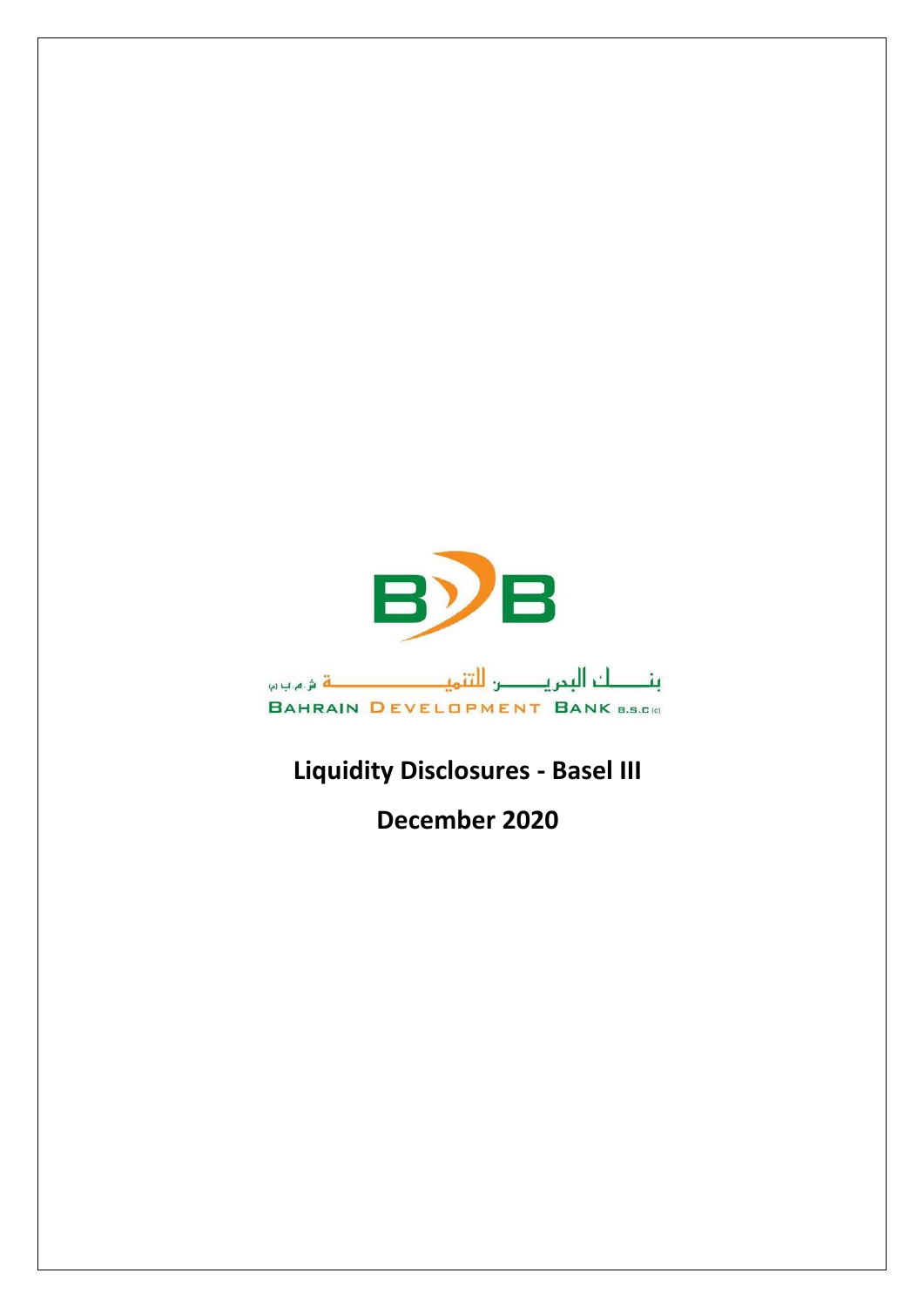## **Consolidated Liquidity Coverage Ratio – December 2020**

In August 2018, the Central Bank of Bahrain (CBB) issued its regulations on Liquidity Risk Management (LM). Amongst other things, the LM regulations mandate banks to implement Liquidity Coverage Ratio (LCR) by end of June 2019. The main objective of the LCR is to promote short-term resilience of the liquidity risk profile of banks by ensuring that they have sufficient level of high-quality liquid assets (HQLAs) to honour net cash outflows and survive a significant stress scenario lasting for a period of up to 30 days. As per CBB LM regulations, banks must meet the minimum LCR of not less than 100 percent daily.

The below table provides information on BDB's Consolidated LCR for the quarter ended 31<sup>st</sup> December 2020.

|                         | (In BD 000')                                                  |                         |         |                             |  |  |  |  |  |
|-------------------------|---------------------------------------------------------------|-------------------------|---------|-----------------------------|--|--|--|--|--|
| <b>Consolidated LCR</b> |                                                               | <b>Total Unweighted</b> |         | <b>Total Weighted Value</b> |  |  |  |  |  |
|                         |                                                               | Value (average)         | Weights | (average)                   |  |  |  |  |  |
|                         |                                                               |                         |         |                             |  |  |  |  |  |
|                         | <b>HIGH-QUALITY LIQUID ASSETS</b>                             |                         |         |                             |  |  |  |  |  |
| $\mathbf{1}$            | <b>Total HOLA</b>                                             |                         |         | 50,390                      |  |  |  |  |  |
|                         | <b>CASH OUTFLOWS</b>                                          |                         |         |                             |  |  |  |  |  |
| $\overline{2}$          | Retails Deposits and deposits from small business customers,  |                         |         |                             |  |  |  |  |  |
|                         | of which:                                                     |                         |         |                             |  |  |  |  |  |
| 3                       | Stable Deposits                                               |                         |         |                             |  |  |  |  |  |
| 4                       | Less Stable Deposits                                          | 433                     | 10%     | 43                          |  |  |  |  |  |
| 5                       | Unsecured wholesale funding, of which:                        |                         |         |                             |  |  |  |  |  |
| 6                       | Operational deposits (all counterparties) and deposits in     |                         |         |                             |  |  |  |  |  |
|                         | networks of cooperative banks                                 |                         |         |                             |  |  |  |  |  |
| 7                       | Non-operational deposits (all counterparties)                 | 16,511                  | 100%    | 16,511                      |  |  |  |  |  |
| 8                       | <b>Unsecured Debt</b>                                         |                         |         |                             |  |  |  |  |  |
| 9                       | Secured wholesale funding                                     |                         |         |                             |  |  |  |  |  |
| 10                      | Additional requirements, of which:                            |                         |         |                             |  |  |  |  |  |
| 11                      | Outflows related to derivative exposures and other collateral |                         |         |                             |  |  |  |  |  |
|                         | requirements                                                  |                         |         |                             |  |  |  |  |  |
| 12                      | Outflows related to loss of funding on debt products          |                         |         |                             |  |  |  |  |  |
| 13                      | Credit and liquidity facilities                               |                         |         |                             |  |  |  |  |  |
| 14                      | Other contractual funding obligations                         | 3,708                   | 100%    | 3,708                       |  |  |  |  |  |
| 15                      | Other contingent funding obligations                          | 1,482                   | 5%      | 74                          |  |  |  |  |  |
| 16                      | <b>Total Cash Outflows</b>                                    | 22,134                  |         | 20,233                      |  |  |  |  |  |
|                         | <b>CASH INFLOWS</b>                                           |                         |         |                             |  |  |  |  |  |
| 17                      | Secured lending (eg reverse repos)                            |                         |         |                             |  |  |  |  |  |
| 18                      | Inflows from fully performing exposures                       | 2,283                   | 50%     | 1,141                       |  |  |  |  |  |
| 19                      | Other cash inflows                                            | 6,775                   | 100%    | 6,775                       |  |  |  |  |  |
| 20                      | <b>Total Cash Inflows</b>                                     | 9,058                   |         | 7,916                       |  |  |  |  |  |
|                         |                                                               |                         |         | <b>Total Adjusted Value</b> |  |  |  |  |  |
| 21                      | <b>TOTAL HQLA</b>                                             |                         |         | 50,390                      |  |  |  |  |  |
| 22                      | <b>TOTAL NET CASH OUTFLOWS</b>                                |                         |         | 12,317                      |  |  |  |  |  |
| 23                      | <b>LIQUIDITY COVERAGE RATIO (%)</b>                           |                         |         | 409%                        |  |  |  |  |  |

As per the CBB LM module, the consolidated LCR of 409% reported above in line 23 is the simple average of daily LCR during Q4 2020.